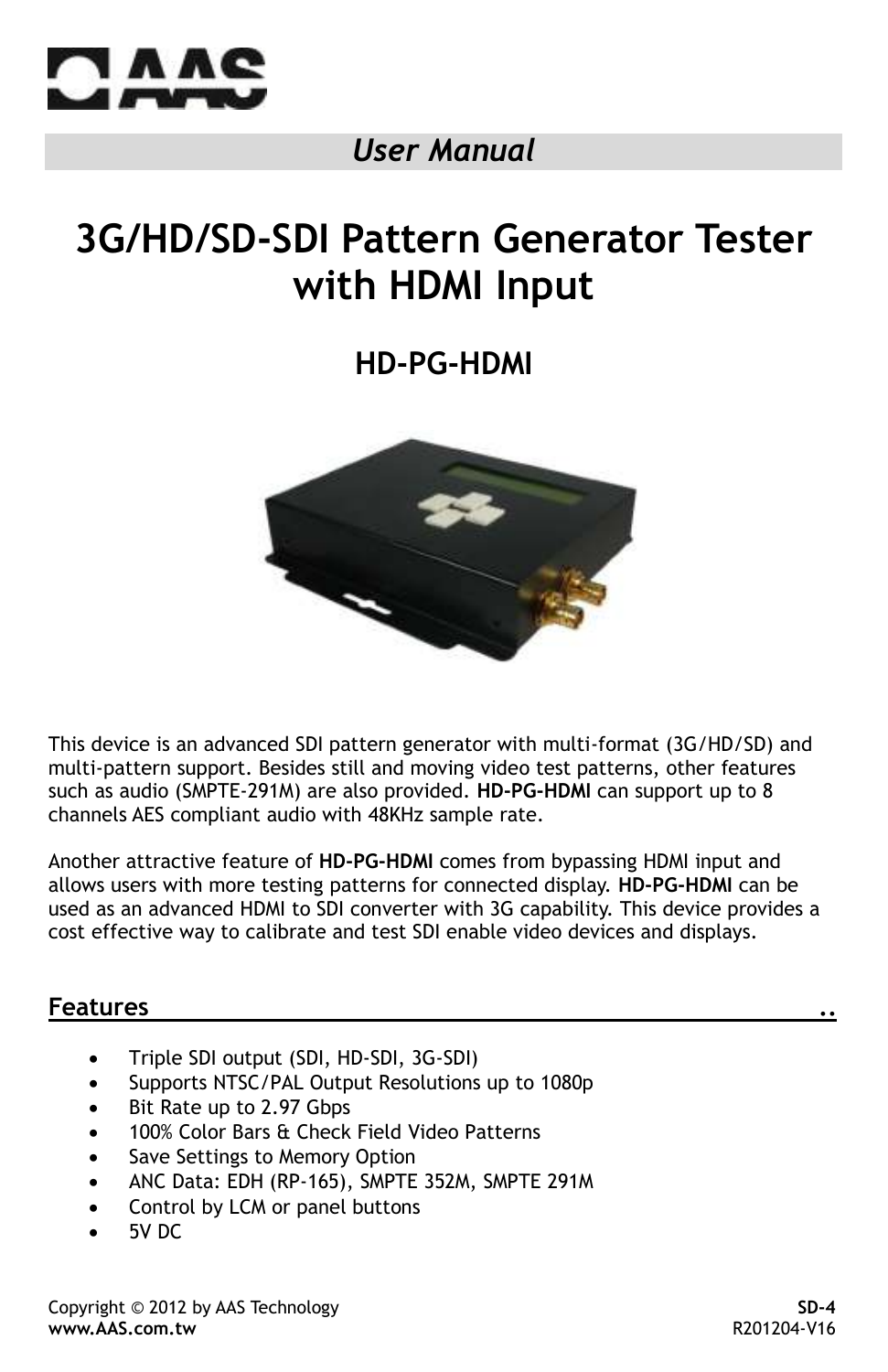

 **Please read the Manual before attempting to use this product.**

*Specifications and appearance are subject to change without notice.*





**Disposal of Old Electrical & Electronic Equipment (Applicable in the European Union and other European countries with separate collection systems).**

This symbol on the product or on its packaging indicates that this product shall not be treated as household waste. Instead it shall be handed over to the applicable collection point for the recycling of electrical and electronic equipment. By ensuring this product is disposed of correctly, you will help prevent potential negative consequences for the environment and human health, which could otherwise be caused by inappropriate waste handling of this product. The recycling of materials will help to conserve natural resources. For more detailed information about recycling of this product, please contact your local city office, your household waste disposal service or the shop where you purchased the product.

# **Caution ..**

The **HD-PG-HDMI** has been tested for conformance to safety regulations and requirements. However, like all electronic equipment, the **HD-PG-HDMI** should be used with care. Please read and follow the safety instructions to protect yourself from possible injury and to minimize the risk of damage to the unit.

**1. Handle this product with care**

 Avoid any shock or bumping of the product. Improper handling could damage the product. Do not handle the unit with wet hands. Provide proper ventilation and air circulation and do not use near water.

**2. Requires a proper operating environment**

 This product is not waterproof and is designed for indoor use. The allowable temperature range for operation of this product is between 32°F~104°F /  $-0^{\circ}$ C $-40^{\circ}$ C.

## **3. Check the power source voltage**

 The power source voltage should be within the specified range. (Product must meet the specifications).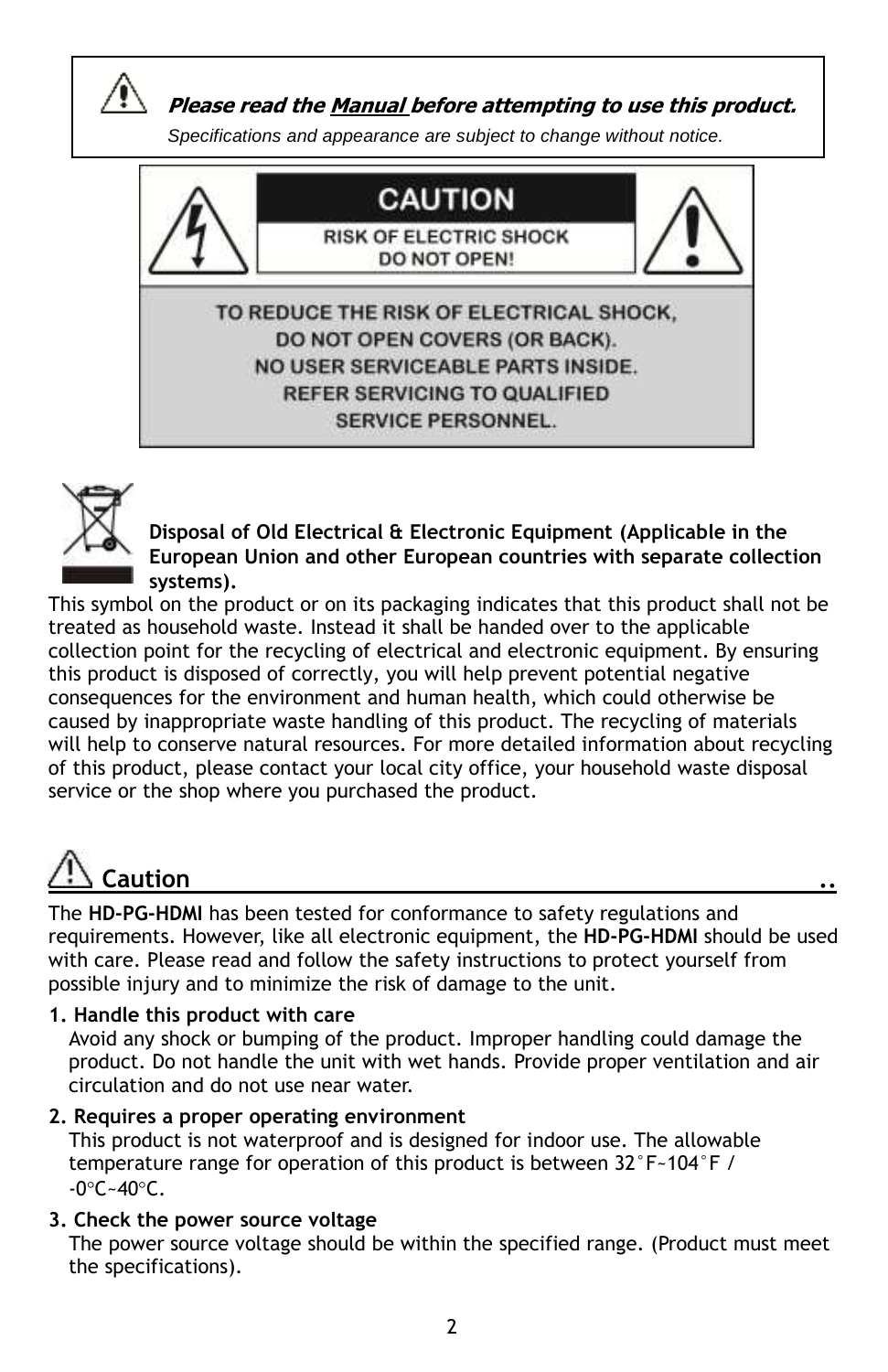#### **4. Objects and liquid entry**

 Never push objects of any kind into this product as this may touch dangerous voltage points of short out parts that could result in a fire or electric shock. Never spill any kind of liquid on the product.

#### **5. Cleaning**

 Do not use liquid or aerosol cleaners to clean this unit. Always unplug the power to the device before cleaning.

#### **6. Servicing**

 Do not attempt to service this product by yourself as opening or removing covers may expose you to dangerous voltage or other hazards. Refer all service to qualified servicing personnel.

## **Package Contents ..**

- 1. One (1) HD-PG-HDMI
- 2. One (1) 5V DC, 4Amp Power Adapter
- 3. One (1) User Manual

 $1.$  2.  $3.$ Manual

For any returns, please include all components listed above with original packaging in **Resalable Condition**. **Absolutely No Returns** will be accepted if any component is missing/damaged.

## **Parts & Functions ..**



- **1. SDI OUTPUT A:** Connect to a SDI device for SDI, HD-SDI, or 3G-SDI signal output either from the chosen pattern or the converted HDMI source signal
- **2. Lock LED:** Shows if the audio/video signal exist or not
- **3. SDI OUTPUT B:** Connect to a SDI device for SDI, HD-SDI, 3G-SDI signal output either from the chosen pattern or the converted HDMI source signal
- **4. HDMI INPUT:** Plug in a HDMI cable to be linked to a HDMI source
- **5. 5V DC:** Connect to a 5V DC power adapter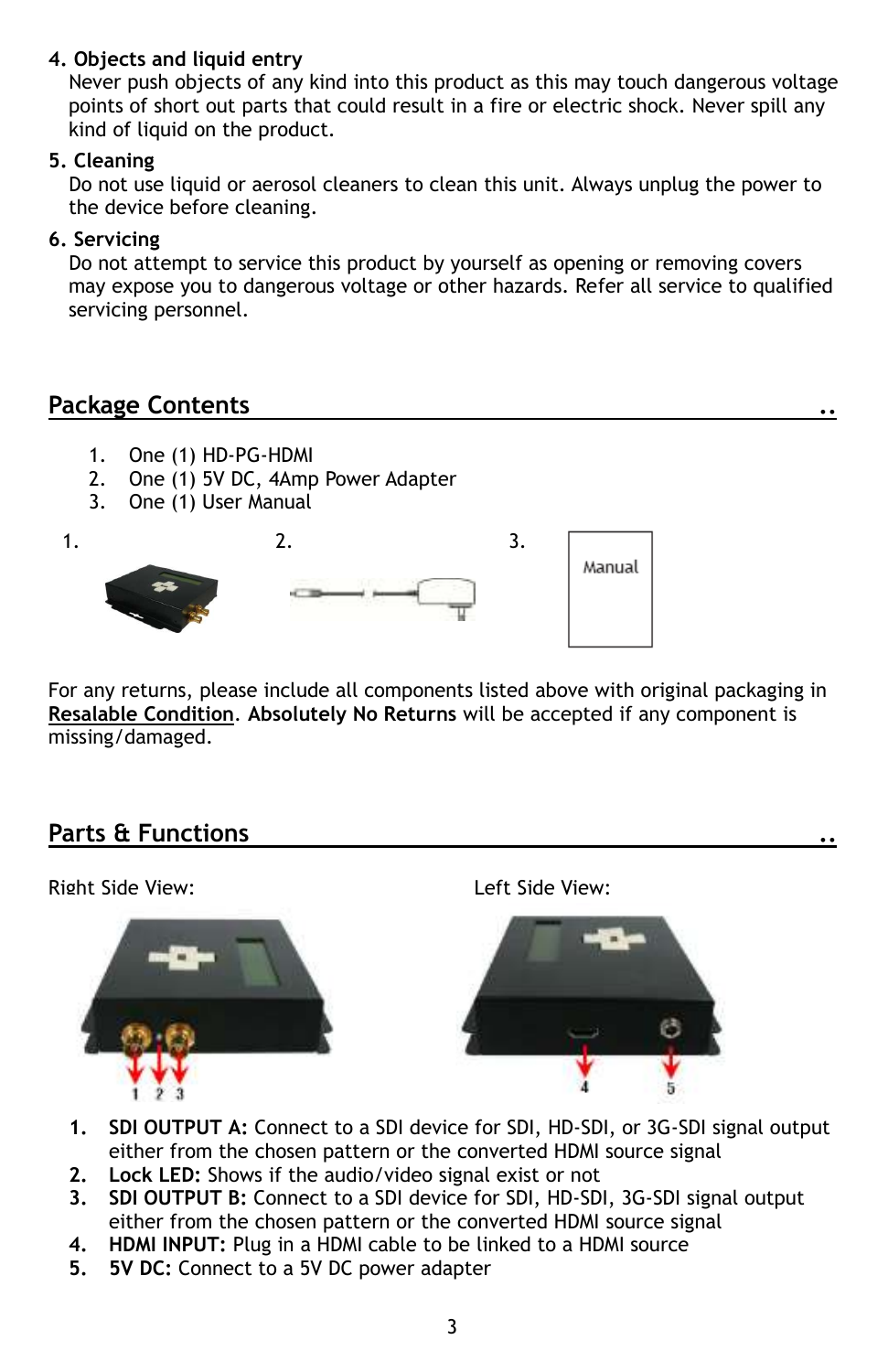Top View:



| <b>Button</b> | <b>Function</b>            |
|---------------|----------------------------|
| Menu          | Trigger the menu operation |
| Fnter         | Enter the menu item        |
| Up            | Choose the last menu item  |
| <b>Inwn</b>   | Choose the next menu item  |

# **Application Diagram ..**



# **DIP Switch ..**



A 4-pin DIP switch is used for user interface. This switch can be accessed from the bottom of the unit.

| Pin NO. |                       |            |            |             |
|---------|-----------------------|------------|------------|-------------|
| ON $($  | Used for<br>SMPTE352M | 3G level B | Not in use | Update EDID |
| OFF (V) |                       | 3G level A | Not in use | Update EDID |

#### **Note:**

- *1. Factory default for 4-pin DIP switch: OFF-OFF-OFF-OFF*
- *2. In order to keep the compatibility of HDMI to most monitors, HD-PG-HDMI features EDID learning ability. The operation is shown in the EDID learning section on page 5.*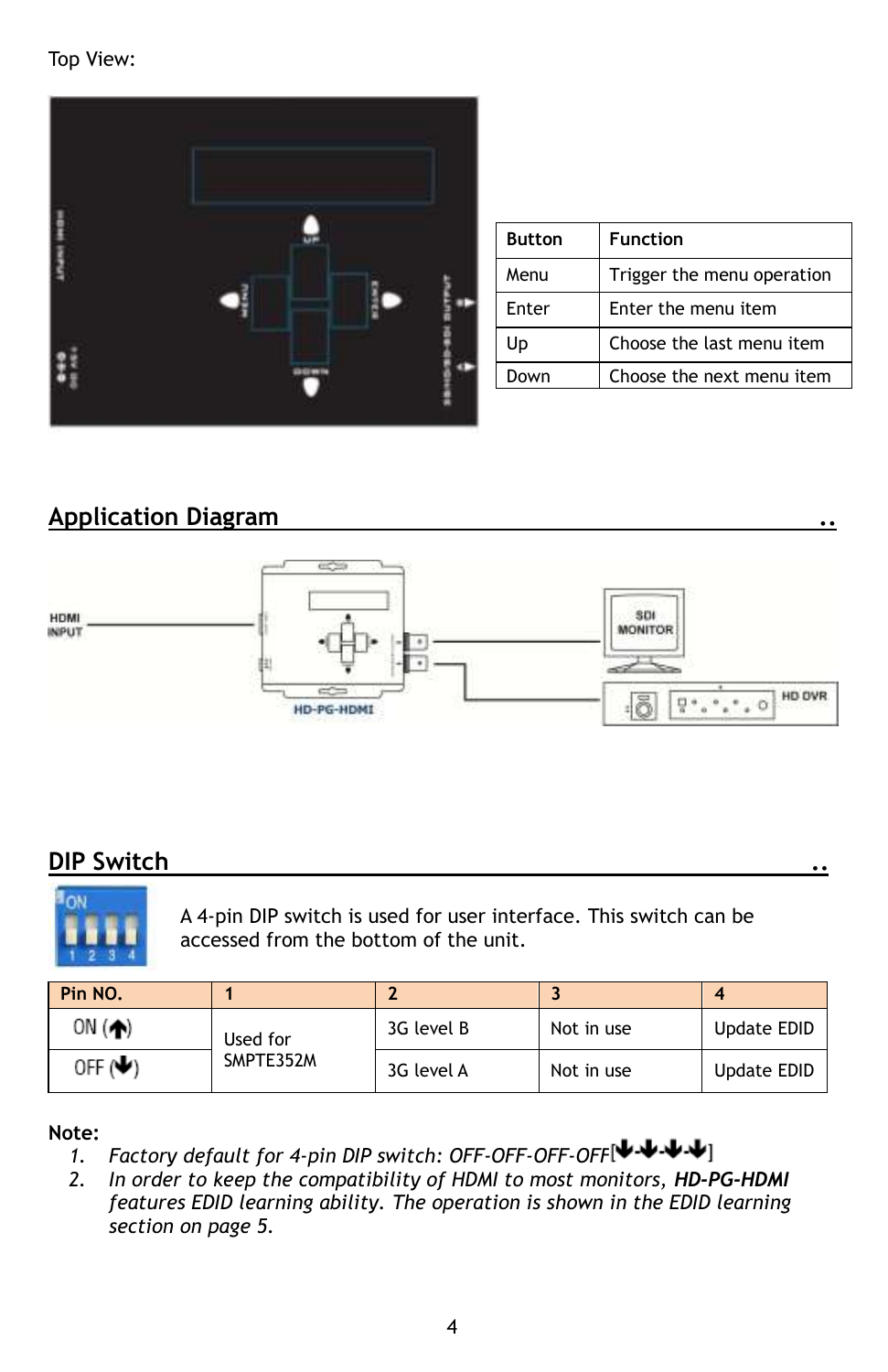- 1. Turn off the device and set pin 4 of DIP to OFF  $[\mathbf{\Psi}]$ .
- 2. Connect the HDTV to the HDMI port on the HD-PG-HDMI, and turn on VPG-SDI3.
- 3. The Lock LED will dim and light again, which indicates the EDID learning process is done.
- 4. Connect **HD-PG-HDMI** to the HDMI source through a HDMI cable.

#### **Note:**

- *1. In HDMI bypass mode, users must be aware that the jitters coming from HDMI sources, such as DVD players, may be much higher than typical requirement according to SMPTE request on HD-SDI signals. This will result in SDI output with high jitters or even no SDI outputs!*
- *2. Due to the high frequency bandwidth and low jitter requirement of 3G-SDI signals, it is strongly recommended to use just one SDI OUTPUT with one 75 ohm.*

## **Menu Operation ..**

| Menu      | <b>Items</b> |                    |
|-----------|--------------|--------------------|
|           |              | <b>NTSC</b>        |
|           |              | <b>PAL</b>         |
|           | Resolution   | 720p               |
|           |              | 1080p              |
|           |              | 1080i              |
|           |              | 60                 |
| 01 Format |              | 59, 94             |
|           |              | 50                 |
|           | Frequency    | 30                 |
|           |              | 29, 97             |
|           |              | 25                 |
|           |              | 24                 |
|           |              | 23, 98             |
|           | Output       | YCbCr 422          |
|           |              | SMPTE Bar          |
|           |              | 100% Bar           |
|           |              | Check Field 1      |
| 02 Video  | Patterns     | Check Field 2      |
|           |              | Check Field 3      |
|           |              | <b>Gradient R1</b> |
|           |              | Gradient G1        |
|           |              | <b>Gradient B1</b> |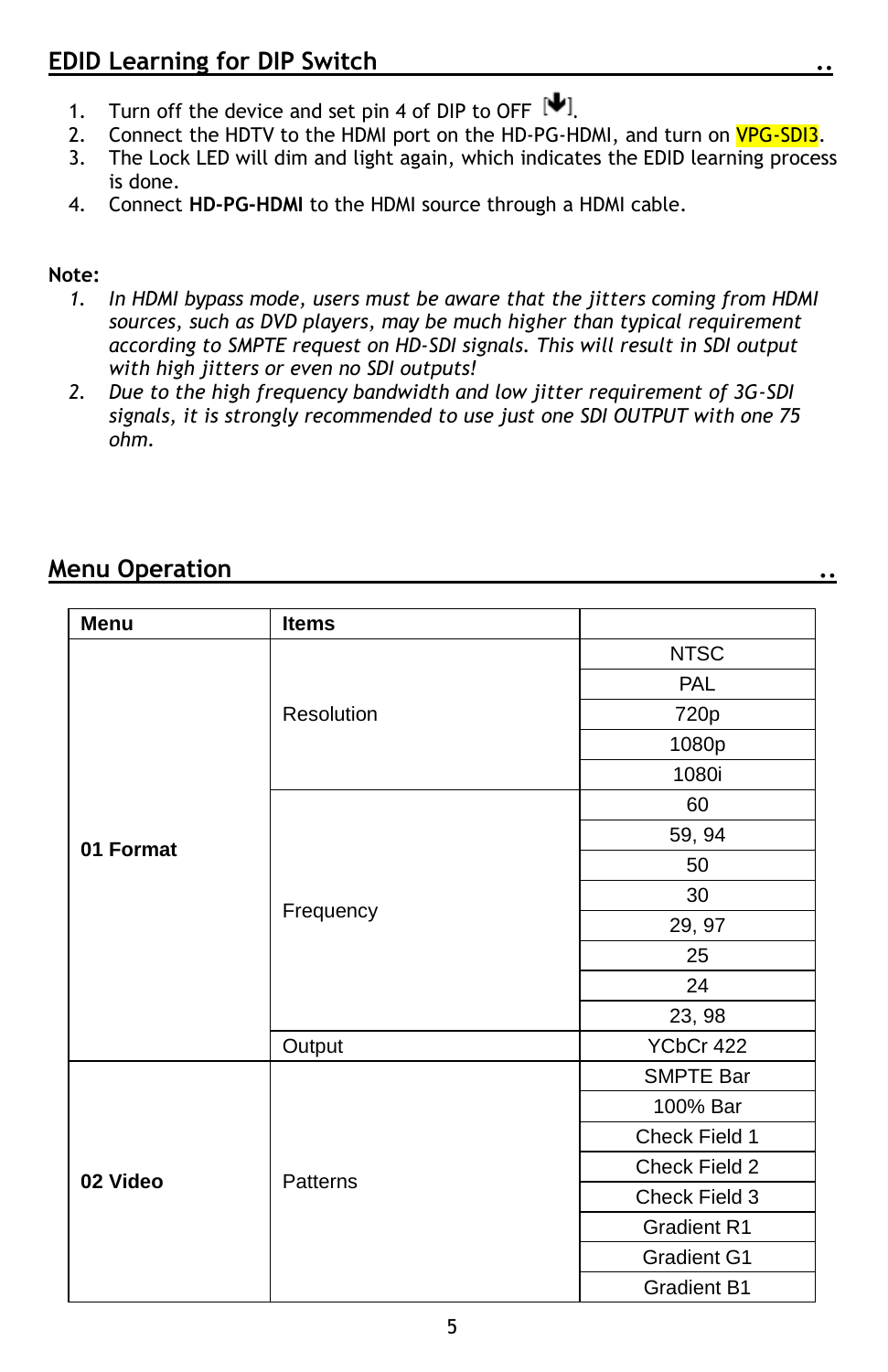|  |             | Gradient R2        |
|--|-------------|--------------------|
|  |             | Gradient G2        |
|  |             | <b>Gradient B2</b> |
|  |             | Gradient R3        |
|  |             | Gradient G3        |
|  |             | Gradient B3        |
|  |             | Gradient R4        |
|  |             | Gradient G4        |
|  |             | Gradient B4        |
|  |             | Red Level 1        |
|  |             | Red Level 2        |
|  |             | Green Level 1      |
|  |             | Green Level 2      |
|  |             | Blue Level 1       |
|  |             | Blue Level 2       |
|  |             | 100% Red           |
|  |             | 100% Green         |
|  |             | 100% Blue          |
|  |             | 100% White         |
|  |             | 70% Gray           |
|  |             | 40% Gray           |
|  |             | <b>Black</b>       |
|  |             | Noise              |
|  |             | Circle 1           |
|  |             | Circle 2           |
|  |             | Moire              |
|  |             | H Stripe R         |
|  |             | H Stripe G         |
|  |             | H Stripe B         |
|  |             | V Stripe R         |
|  |             | V Stripe G         |
|  |             | V Stripe B         |
|  |             | Chess 1            |
|  |             | Chess 2            |
|  |             | Multi-Burst        |
|  |             | Sequence           |
|  |             | Off                |
|  | <b>Text</b> | On-White           |
|  |             | On-Black           |
|  | Timer       | Off                |
|  |             | On-W/B             |
|  |             | $On-B/W$           |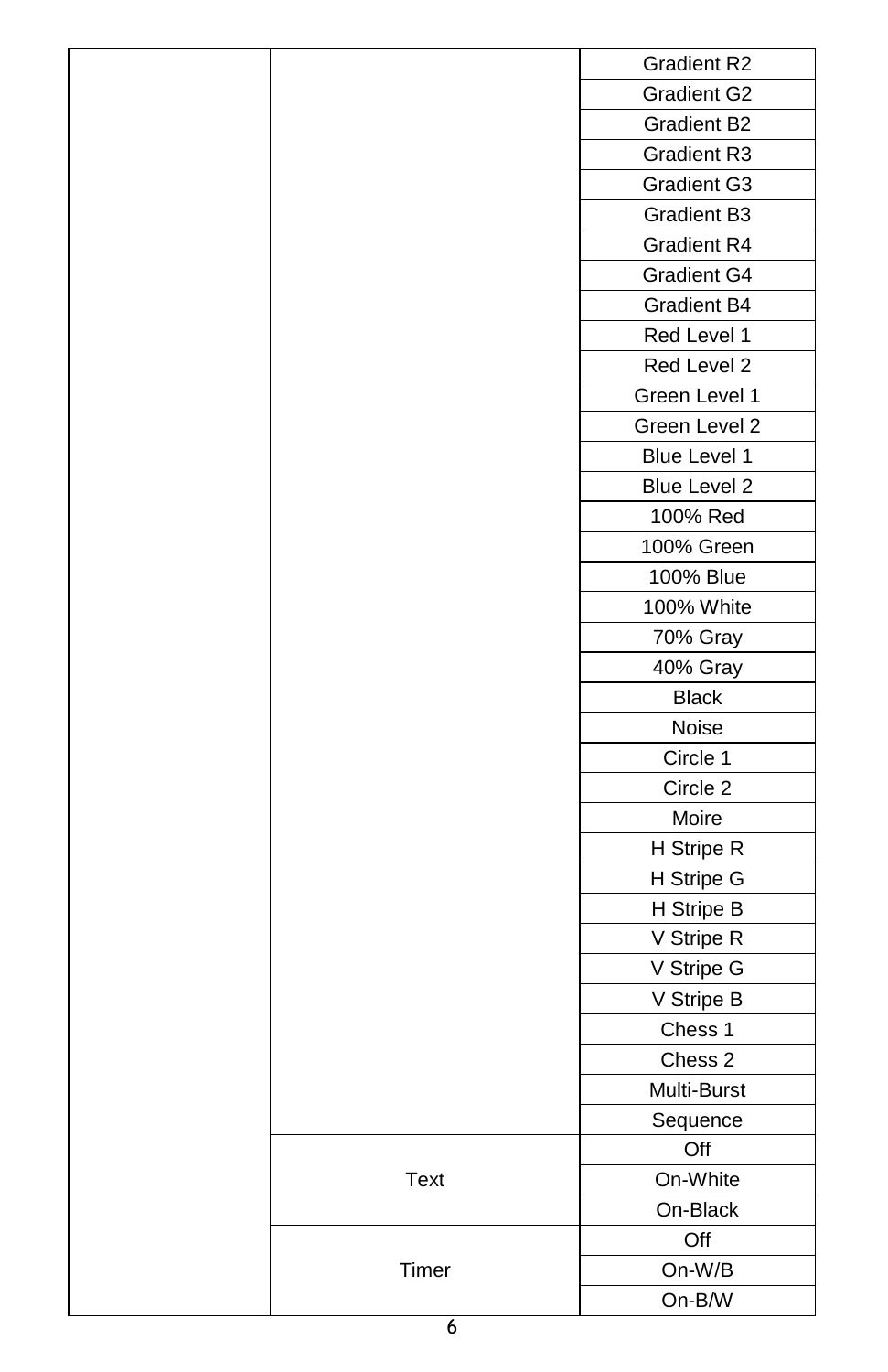|             | Mode          | Off             |
|-------------|---------------|-----------------|
|             |               | On              |
|             |               | $1 + 2$         |
|             | Group         | $3 + 4$         |
|             |               | $-6dB$          |
|             |               | $-12dB$         |
|             |               | $-18dB$         |
|             |               | $-24dB$         |
|             | Level         | $-30dB$         |
|             |               | $-36dB$         |
| 03 Audio    |               | $-42dB$         |
|             |               | Silence         |
|             |               | Random          |
|             |               | Off             |
|             |               | CH 1234         |
|             |               | CH <sub>1</sub> |
|             |               | CH <sub>2</sub> |
|             | Mask          | CH <sub>3</sub> |
|             |               | CH <sub>4</sub> |
|             |               | CH 1+2          |
|             |               | CH 3+4          |
|             |               | No Motion       |
|             |               | Square 1        |
|             | Motion        | Square 2        |
|             |               | 2 Squares       |
|             |               | Square Inv      |
| 04 Motion   |               | 1               |
|             |               | $\overline{c}$  |
|             |               | 3               |
|             | Data Speed    | 4               |
|             |               | 5               |
|             |               | 6               |
|             |               | 7               |
|             | SMPTE 352M    | Off             |
| 05 ANC Data |               | On              |
|             | EDH           | On              |
|             |               | Off             |
|             |               | No Change       |
| 06 System   | <b>Status</b> | Factory         |
|             |               | Now Save        |
|             | Version       | V1.00           |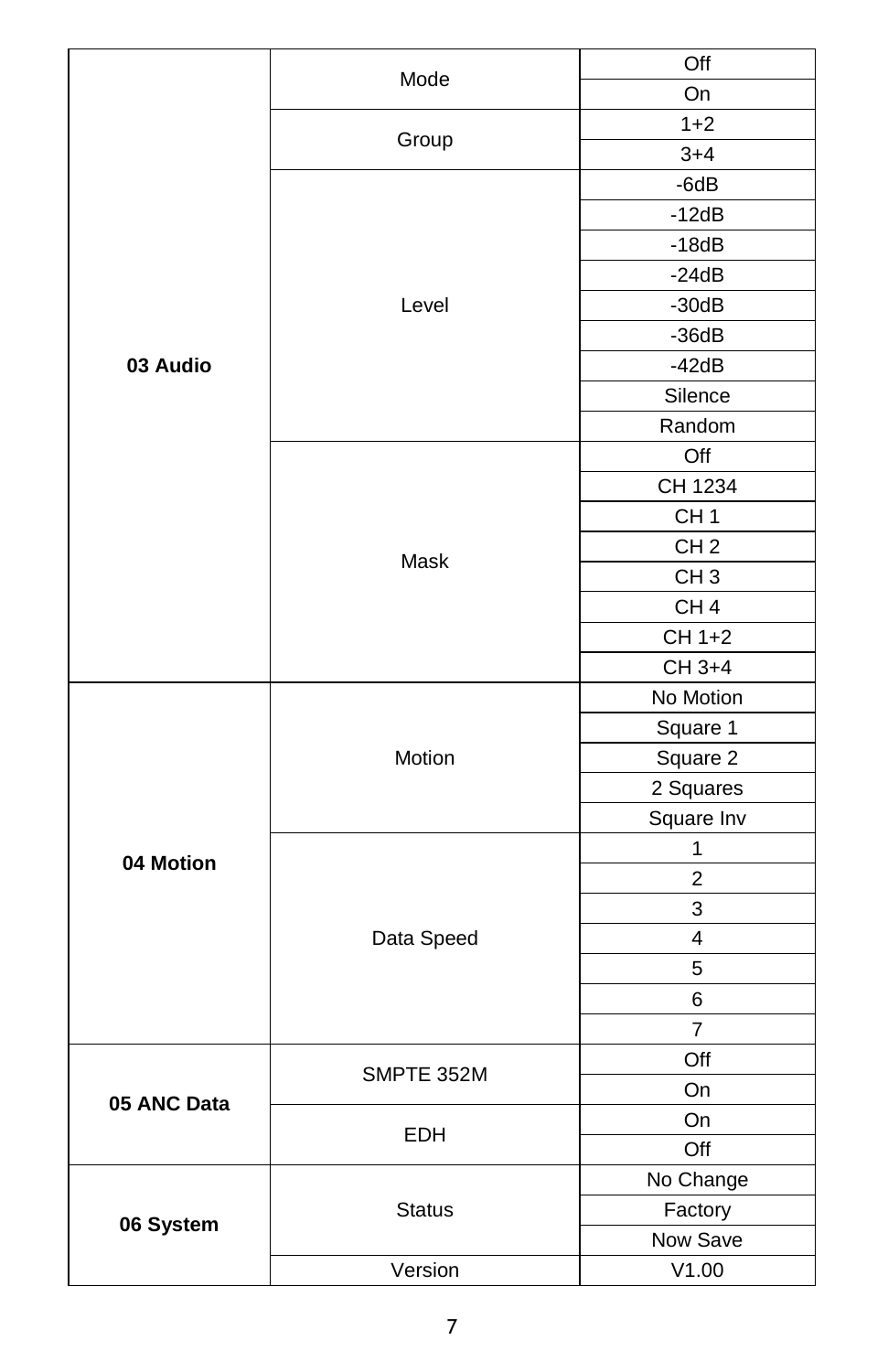| <b>Model</b>                       | <b>HD-PG-HDMI</b>                                                      |  |  |
|------------------------------------|------------------------------------------------------------------------|--|--|
| Role of Usage                      | Pattern generator                                                      |  |  |
| <b>SDI Standards</b>               | 3G/HD/SD-SDI                                                           |  |  |
| <b>Auto SDI Rate Detection</b>     | Yes                                                                    |  |  |
|                                    | SMPTE 259M (270Mbps / 360Mpbs)                                         |  |  |
| <b>Supported Protocols</b>         | SMPTE 292M /HDTV(1.485& 1.485/1.001Gbps)                               |  |  |
|                                    | SMPTE 424M/425M (2.97 & 2.97/1.001Gbps)                                |  |  |
| <b>Video Bandwidth</b>             | 2.97Gpbs                                                               |  |  |
| <b>Data Rates</b>                  | 143 / 270 / 1483 / 1485 / 2967 / 2970Mbps                              |  |  |
|                                    | [3G] 1080p@50/59.94/60 (4:2:2)                                         |  |  |
| <b>Video Support</b>               | [HD] 720p50/59.94/60, 1080p24/30,                                      |  |  |
|                                    | 1035i50/59.94/60, 1080i50/59.94/60,                                    |  |  |
|                                    | [SD] NTSC@59.94Hz, PAL@50Hz                                            |  |  |
| <b>SDI Signal Type</b>             | SMPTE-292M / 259M / 424M                                               |  |  |
| <b>HDMI Bypass</b>                 | Yes                                                                    |  |  |
| <b>Output Impedance</b>            | 75 ohms                                                                |  |  |
| Cable (Belden 1694A)               | [3G-SDI] up to 60m (190ft) / [HD-SDI] up to 150m                       |  |  |
| <b>Equalization / Transmission</b> | (500ft) / [SD-SDI] up to 300m (1000ft)                                 |  |  |
| <b>Audio Support</b>               | Yes                                                                    |  |  |
|                                    | 4-layer board                                                          |  |  |
| <b>PCB Stack-up</b>                | [impedance control -- differential 100 ohms;                           |  |  |
|                                    | single 50 ohms]                                                        |  |  |
| Input                              | None                                                                   |  |  |
| Output                             | $2x$ BNC $[SD]$                                                        |  |  |
| <b>BNC Connector</b>               | 75 ohms inter-locked socket                                            |  |  |
| <b>HDMI Connector</b>              | Type A [19-pin female]                                                 |  |  |
|                                    | Amplitude: Within 800mV <10%                                           |  |  |
|                                    | Rise overshoot: Less than 2%                                           |  |  |
| [HD] Eye Pattern                   | Fall overshoot: Less than 2%                                           |  |  |
| <b>Characteristics</b>             | Long time jitter: $<$ 1.0 UI                                           |  |  |
|                                    | Timing jitter: <1.0 UI                                                 |  |  |
|                                    | Alignment jitter: < 0.2 UI                                             |  |  |
| <b>Fixedness</b>                   | Inter-locked power supply                                              |  |  |
| <b>Power Adapter</b>               | <b>5V 4A DC</b>                                                        |  |  |
| <b>Power Consumption</b>           | 10W (max)                                                              |  |  |
| <b>Operating Temperature</b>       | $32^{\circ}$ F ~ $104^{\circ}$ F / 0°C ~ 40°C                          |  |  |
| <b>Storage Temperature</b>         | $-4^{\circ}$ F ~ 140 $^{\circ}$ F / -20 $^{\circ}$ C ~ 60 $^{\circ}$ C |  |  |
| <b>Relative Humidity</b>           | 20~90% RH (no condensation)                                            |  |  |
| <b>Housing Material</b>            | <b>Metal Enclosure</b>                                                 |  |  |
| <b>Dimension</b>                   | 5.9" x 7.5" x 1.3" / 150 x 190 x 32mm                                  |  |  |
| Weight                             | 1.5 lbs / 660g                                                         |  |  |

\*Specifications are subject to change without notice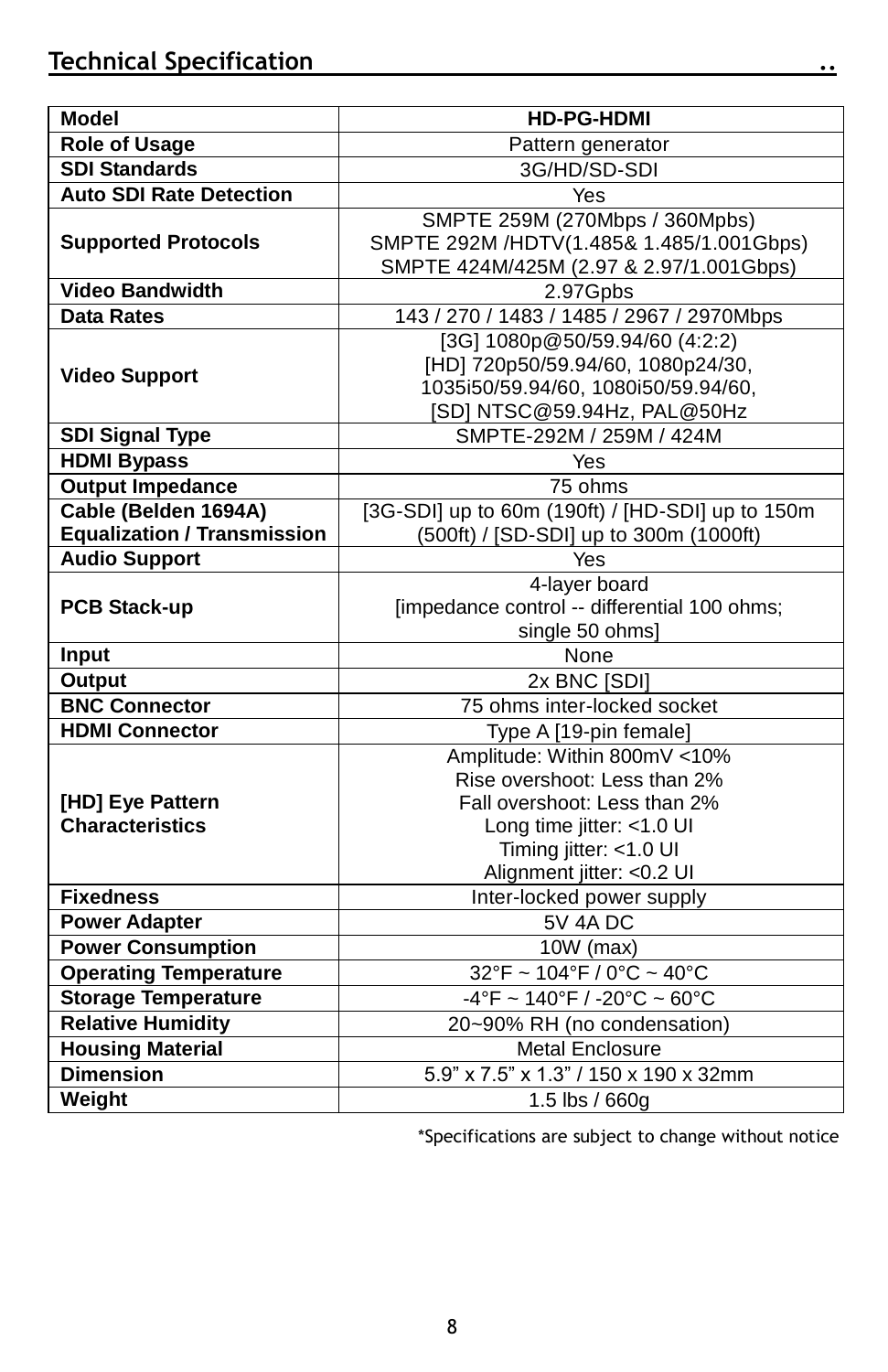## **Appendix ..**

Data Identification Word of Ancillary Data Packet

| <b>ANC Data</b> | <b>DID</b> | <b>SDID/DBN</b> |
|-----------------|------------|-----------------|
| 352M            | 0x41       | 0x01            |
| RP-165-EDHP     | 0xF4       | 0x00            |

\* Data type 1 (SMPTE 291M)

#### **Video Patterns:**

| a de la | Ш |  |
|---------|---|--|
|         |   |  |
|         |   |  |
|         |   |  |
|         |   |  |
|         |   |  |
|         |   |  |
|         |   |  |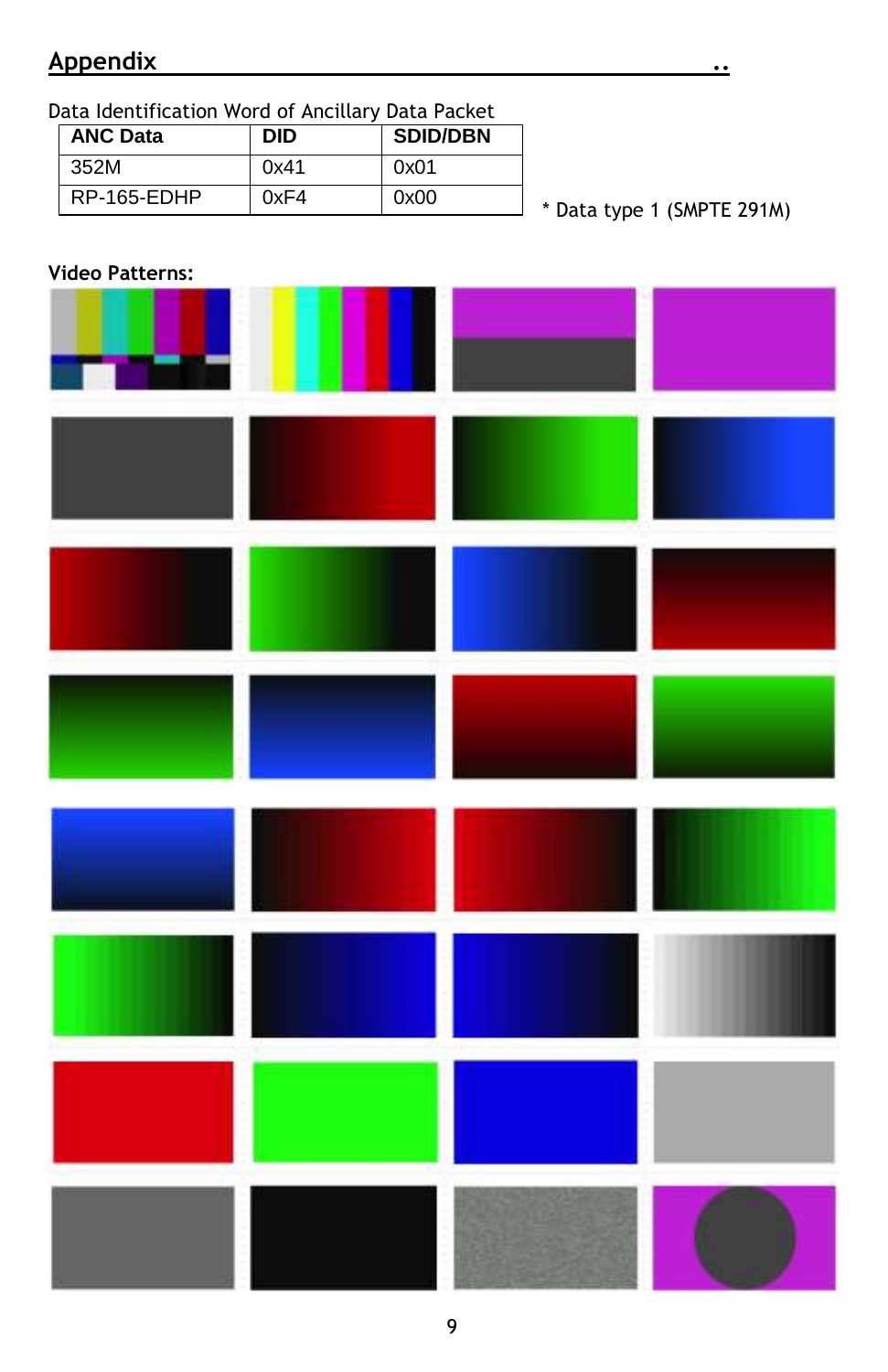

# **Limited Warranty ..**

## **LIMITED ONE (1) YEAR WARRANTY AND EXCLUSIONS**

Manufacturer warrants to the original consumer purchaser and not for the benefit of anyone else that this product at the time of its sale by Manufacturer is free of defects in materials and workmanship under normal and proper use for one (1) year from the purchase date. Manufacturer's only obligation is to correct such defects by repair or replacement, at its option, if within such one (1) year period the product is returned prepaid, with proof of purchase date, and a description of the problem. This warrant excludes and there is disclaimed liability for labor for removal of this product or reinstallation. **This warranty is voided if this product is installed improperly or in an improper environment, overloaded, misused, opened, abused, or altered in any manner, or is not used under normal operating conditions or not in accordance with any labels or instructions. There are no other implied warranties of any kind, including merchantability and fitness or a particular purpose**, but if any implied warranty is required by the applicable jurisdiction, the duration of any such implied warrant, including merchantability and fitness of or a particular purpose, is limited to one (1) year. **Manufacturer is not liable for incidental, indirect, special, or consequential damages, including without limitation, damage to, or loss of use of, any equipment, loss sales or profits or delay or failure to perform this warranty obligation.** The remedies, provided therein are the exclusive remedies under this warranty, whether based on contract, tort or otherwise.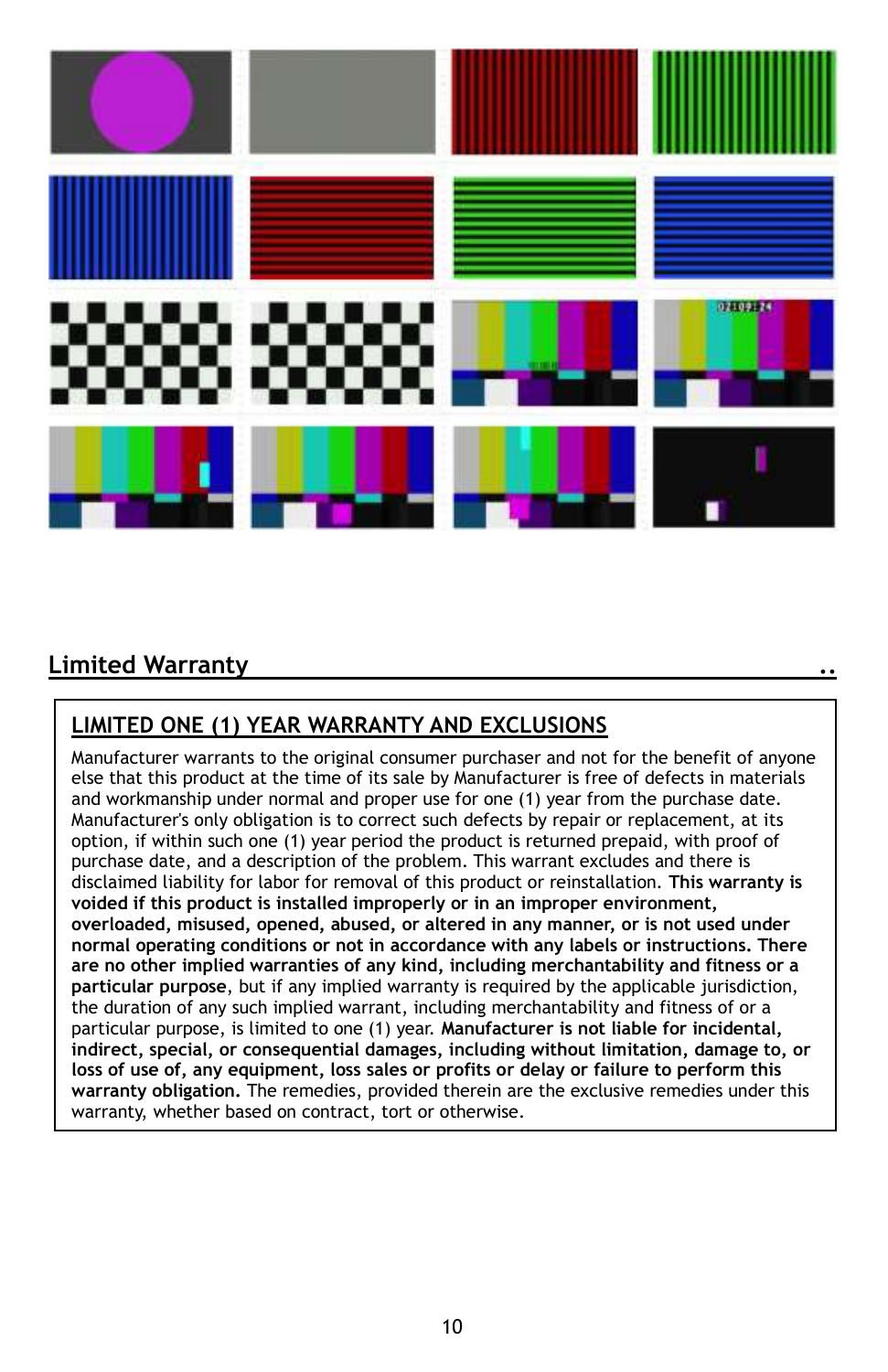11

## **SD/HD3G-SDI 1x2 Distribution Amplifier & Extender HD-SDE-122**

This Economical device is a reliable video device splitting a SDI or HD-SDI video source to four HD-SDI or SD-SDI display at the same time. Receives one SDI input, perfectly duplicates it, then it re-transmits, for real time multi-viewing.

## **SD/HD3G-SDI 1x2 Repeater & Distribution Amplifier with Re-clocking Function HD-SDE-122R**

This device is the same as the Economical type but It takes one input then re-clocks and equalizes the signal and distributes it to two identical outputs.

## **Mini SD/HD/3G Pattern Generator Tester with Serial Control HD-PG-RS232**

This device is an advance SDI pattern generator with multi-format (3G/HD/SD) and multi-pattern support. It offers the most common patterns, SMPTE color bars and checkfield, for SDI testing.

## **3G/HD/SD-SDI 5.7" LCD Monitor Tester with HDMI Output HD-LCD57-HDMI**

This device offers the highest compatibility among SDI, including 3G/HD/SD formats. For 3G-SDI can display up to 8 channel audio bars to indicate the embedded digital audio channel in SDI stream.